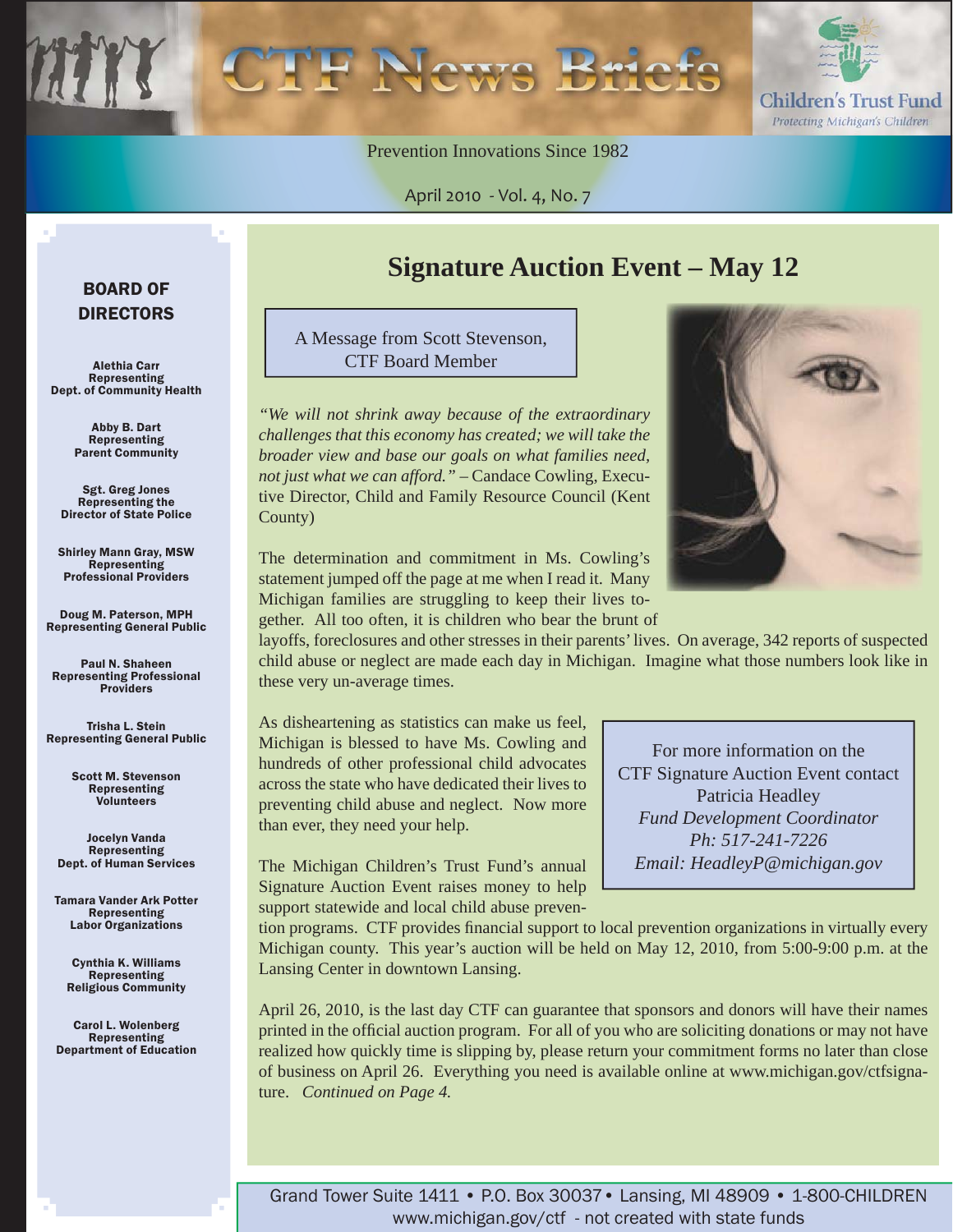#### **CAP Month Updates**

#### **Child Abuse Prevention (CAP) Month Proclamations:**

Emily Schuster Wachsberger *CAP Month/Local Council Coordinator*

• Governor Jennifer Granholm has proclaimed April as Child Abuse Prevention Month. To see the proclamation, visit the following link, http://www.michigan.gov/documents/ctf/Governor\_CAP\_Month\_2010\_Proclamation\_317248\_7.pdf.

[• President Barack Obama has also proclaimed April as CAP Month. To see the proclamation, visit http://www.white](www.whitehouse.gov/the-press-office/presidential-proclamation-national-child-abuse-prevention-month)house.gov/the-press-office/presidential-proclamation-national-child-abuse-prevention-month.

#### **Prevention Awareness Day – CAP Month Kick-off Event**

On a sunny March 23, 2010, approximately 130 people (attendees and participants) gathered at the Michigan Capitol steps to kick off Child Abuse Prevention (CAP) Month. This year's rally theme was again *The Power of One*. Mike Foley, Executive Director of CTF and emcee of the event, spoke about the issue of child abuse and neglect. He then affirmed our state's dedication to supporting healthy, safe families and of the meaningful prevention work that CTF local councils and direct services grantees carry out on a daily basis. Mike then introduced a number of guest speakers including Michigan Supreme Court Justice Maura Corrigan; CTF Board member Cynthia Wil-



liams; State Representatives John Espinoza and Terry Brown; and Senators Bill Hardiman and Martha Scott. Notable rally attendees included Representatives Lisa Brown and Rick Jones. We also heard the wonderful singing voices of the Lansing Averill Elementary School Fifth Grade All Stars led by music teacher Aida Cisneros. Their song choices included "It's My Journey" and "Put a Little Love in Your Heart", both inspirational and apropos to the occasion. At the conclusion of the speakers' portion of the event, Michigan Avenue was closed to traffic and attendees walked in a procession to a nearby traffic circle where they planted a pinwheel garden. The pinwheel is the national symbol of child abuse and neglect prevention, and also represents children and families served by prevention programs in Michigan. The pinwheels spun, shined and remained at the traffic circle for several hours after the event.

CTF wishes to thank all those who participated and supported this effort and to offer special recognition to Averill Elementary School and its principal Rosa Thill, the City of Lansing, the Department of Human Services and Office of Capitol Facility Events, Parenting Awareness Michigan (PAM), the Michigan Coalition for Children and Families, and those restaurant and store owners located in downtown Lansing who either donated event materials or permitted us to hang event flyers in their business establishments, and finally to the CTF Local Council CAP Month Sub-workgroup for their assistance in helping to plan all CTF CAP month endeavors.

We look forward to continuing this annual tradition to kick off CAP Month.

#### **Annual Training – Save the Date!**

This year, CTF is partnering with the University of Michigan and its conference "Child Abuse & Neglect: Prevention, Assessment, and Treatment." Please save the dates of October 18-19, 2010, and stay tuned for details!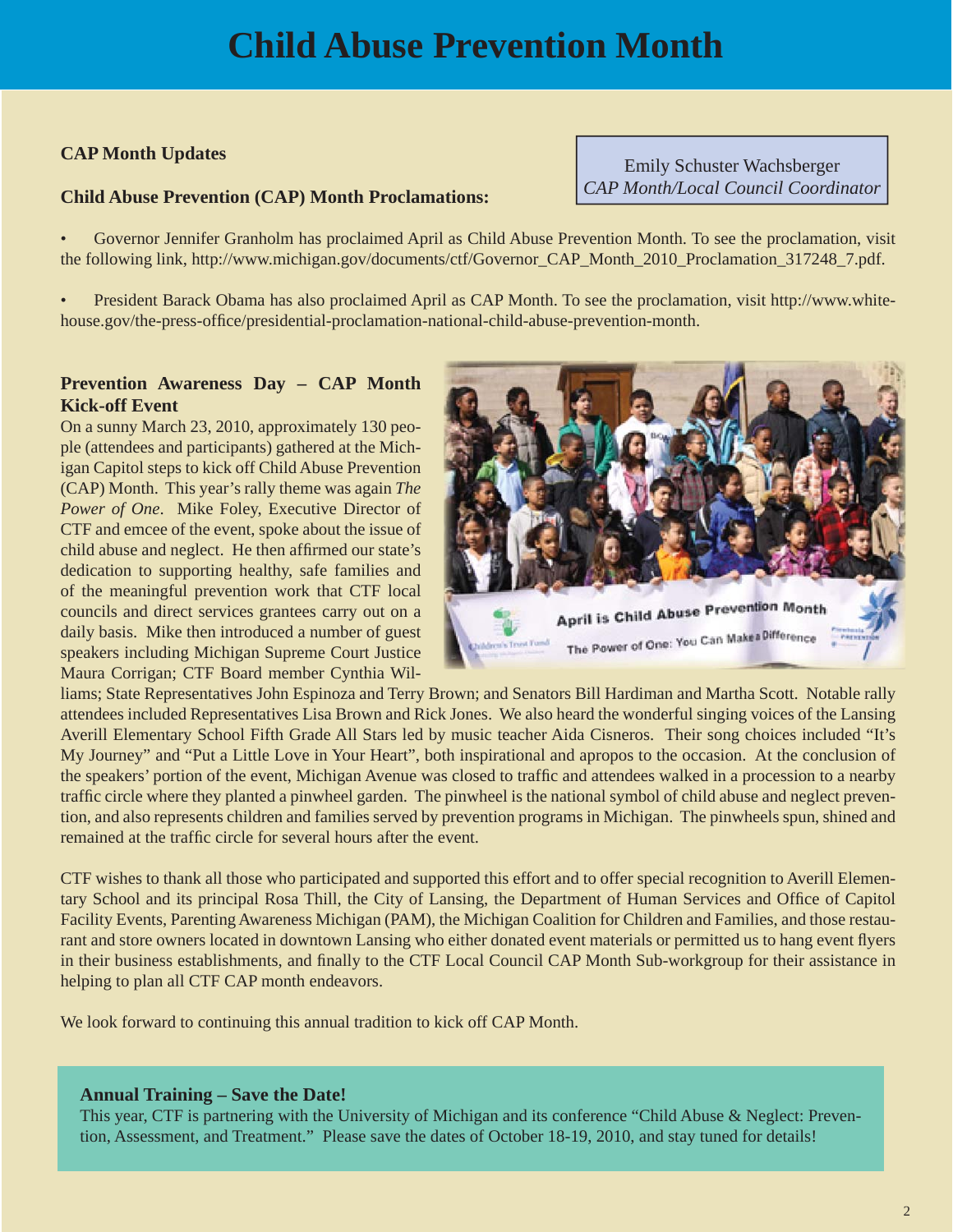# **Local Councils**

#### *April 1st Pinwheel Gardens Across Michigan*

This year over thirty CTF local councils participated in an April 1st planting of a pinwheel garden event in honor of CAP Month. "Children's Trust Fund is excited and pleased to see our partners from across the state of Michigan engage in these numerous public awareness efforts and activities," said CTF director Michael Foley. "This is another opportunity to set the stage for a positive and affirmative commitment for all Michigan citizens to do their part to help our kids be treated with dignity and respect."

Examples of local pinwheel events include:

Council for Prevention of CAN (Van Buren County) – "This morning we had the representative from the Ottawa County area with her entourage putting up pinwheels at the Michigan State Police Post in Grand Haven. They also took a picture of Tpr. Robert Bilacic amongst the pinwheels with a little gal….Very cheerful and spinning like crazy, because it is super windy here today."

Child's Hope (Out-Wayne County) – The council sent a picture of their pinwheel garden. (See picture at right)

Alpena CAN Team, Inc. (Alpena County) – "Local parents, children and public officials gathered at Duck Park in Alpena Thursday to plant a pinwheel garden as part of the Pinwheels for Prevention campaign. Those in attendance planted blue and silver pinwheels near the entrance of the park in an effort to promote child abuse and neglect prevention. Among the 50 or so in attendance were Judge Thomas LaCross, Mayor Carol Shafto and a number of employees from Child and Family Services. This is the second year the garden was planted at the site. People who wish can take one of the pinwheels from the park to plant in their garden or yard at home." (The Alpena News, April 1, 2010)



#### **Local Council CAP Month Sub-Workgroup schedule:**

The final meeting of this year's CAP Month Sub-Workgroup is scheduled for May 18, 2010, at 2:00 p.m. It is planned as a wrap-up session. The call-in number is 877-336-1828, access code 8088351.

Special thanks go out to the following people for their participation in this dynamic group and for their contributions in helping to make Michigan's CAP Month a great success: Jessica Austin and Ruth Rockwell (Clinton), Jim Paparella (Ingham), Keri Keck (Jackson), Mimi Otto (Kalamazoo), Deanna Norris (Livingston), Miriana Milo (Oakland), Ellen Hatcher and Catherine Martinez (Saginaw), Annemarie Valdez and Crystal Rosinski (Out-Wayne).

#### **May Local Council Meeting**

The next local council workgroup will take place on May 6, 2010, at 10:00 a.m. We will plan to have a discussion of CAP Month events. In addition, guest speaker Shannon Stotenbur-Wing, MSW, Director of Child & Adolescent Health at the Michigan Public Health Institute, will speak about results and implications from her work on the Child Death Review Panel.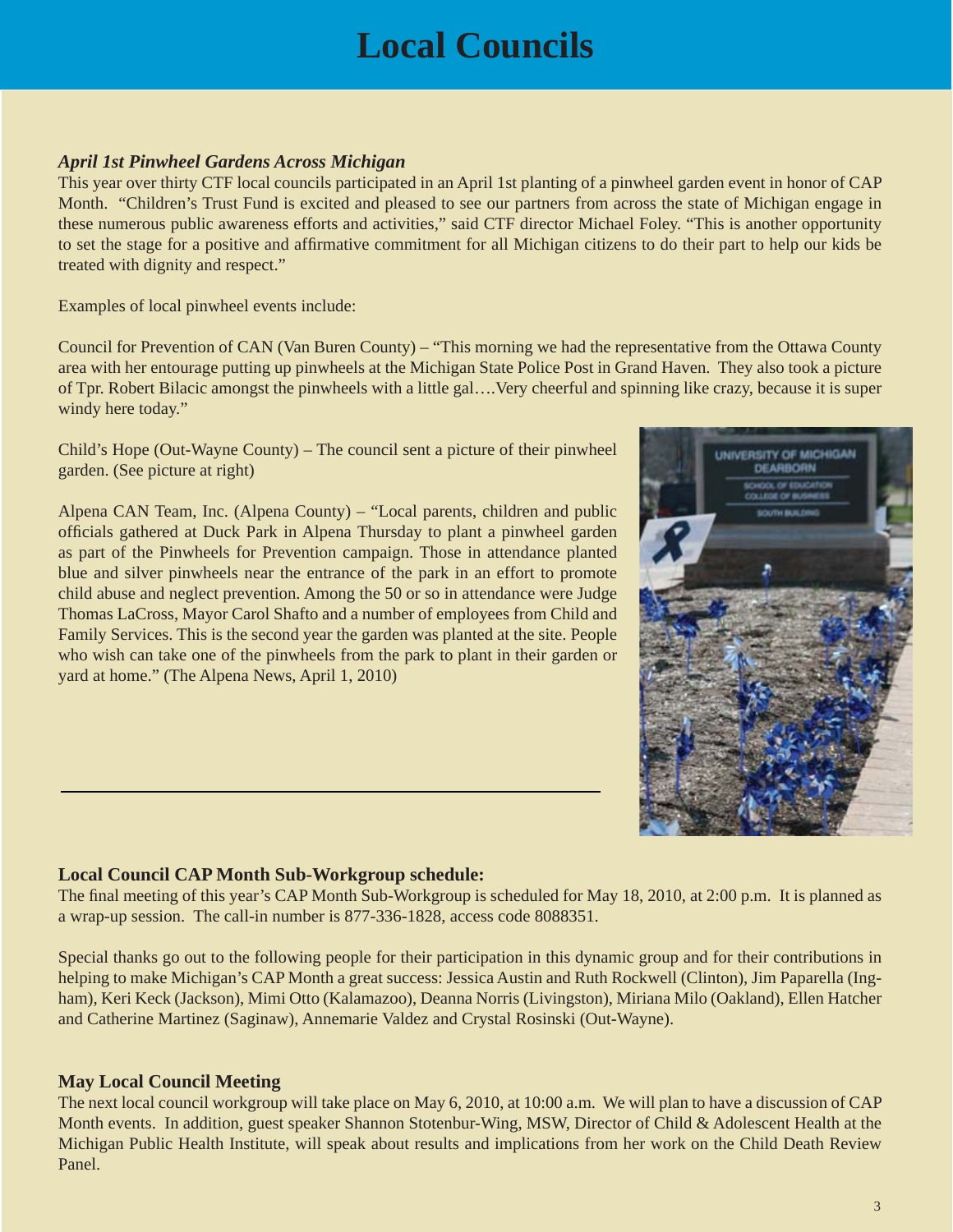## **CTF Signature Auction Event**



#### *Continued from Page 1.*

Please join me in applauding those that have made their sponsor commitments as of April 15. Official Sponsors include Delta Air Lines, DTE Energy Foundation, and Great Lakes Capital Fund. Additional sponsors include Accenture, Accident Fund, Advance America, Auto-Owners Insurance, Blue Cross Blue Shield of Michigan, CIGNA, CSG Government Solutions, Currie Foundation, DELL, Delta Dental of Michigan, Deloitte, GCSI, Hewlett Packard, Information Builders, Informatix, Inc., INGENIX Government Solutions, International Union of Operating Engineers Local 324, Jackson National Life Insurance, J.C. Huizenga, Karoub & Associates, Kelley Cawthorne, Kunz, Leigh & Associates, Meijer, Michigan Association of Health Plans, Michigan Education Association, Michigan Education Special Services Association, Michigan Electric Cooperative Association, Michigan Health & Hospital Association, Michigan State Housing Development Authority, MSU Department of Advertising, Public Relations and Retailing, Motorola, Inc., Plante & Moran, PLLC, Public Affairs Associates, W. Sidney & Judith Smith, Spectrum Health, St. Johns Health System, Symantec, Teksystems, Telecommunications Association of Michigan, UFCW Local 951 Community Foundation, UNISYS, and Whitmer Family Foundation. For updated information on sponsors, visit the CTF website at www.michigan.gov/documents/ctf/sponsor\_website\_318108\_7.pdf.

The CTF auction has always been known for offering a wide range of unique and desirable items that appeal to big and small spenders alike. This year's list is growing every day, but we're trying to get as many items committed as possible before the April 26 deadline. To make an auction item donation or to view a list of current live auction highlights, visit [www.michigan.](www.michigan.gov/ctfsignature) [gov/ctfsignature](www.michigan.gov/ctfsignature) or an event blog at www.ctfsignatureevent.blogspot.com/

Tickets for this fun-filled evening can be purchased for \$100 online at www.michigan.gov/ctfauction. If you would like additional information on the Signature Auction Event, please contact Tricia Headley, CTF's Fund Development Coordinator, at 517-241-7226 or headleyp@michigan.gov.

Let's keep the momentum going for the next several weeks so that when the final auction item is purchased, we'll have raised a record amount to support the work of Michigan's child abuse prevention community. Thank you.

Scott Stevenson CTF Board of Directors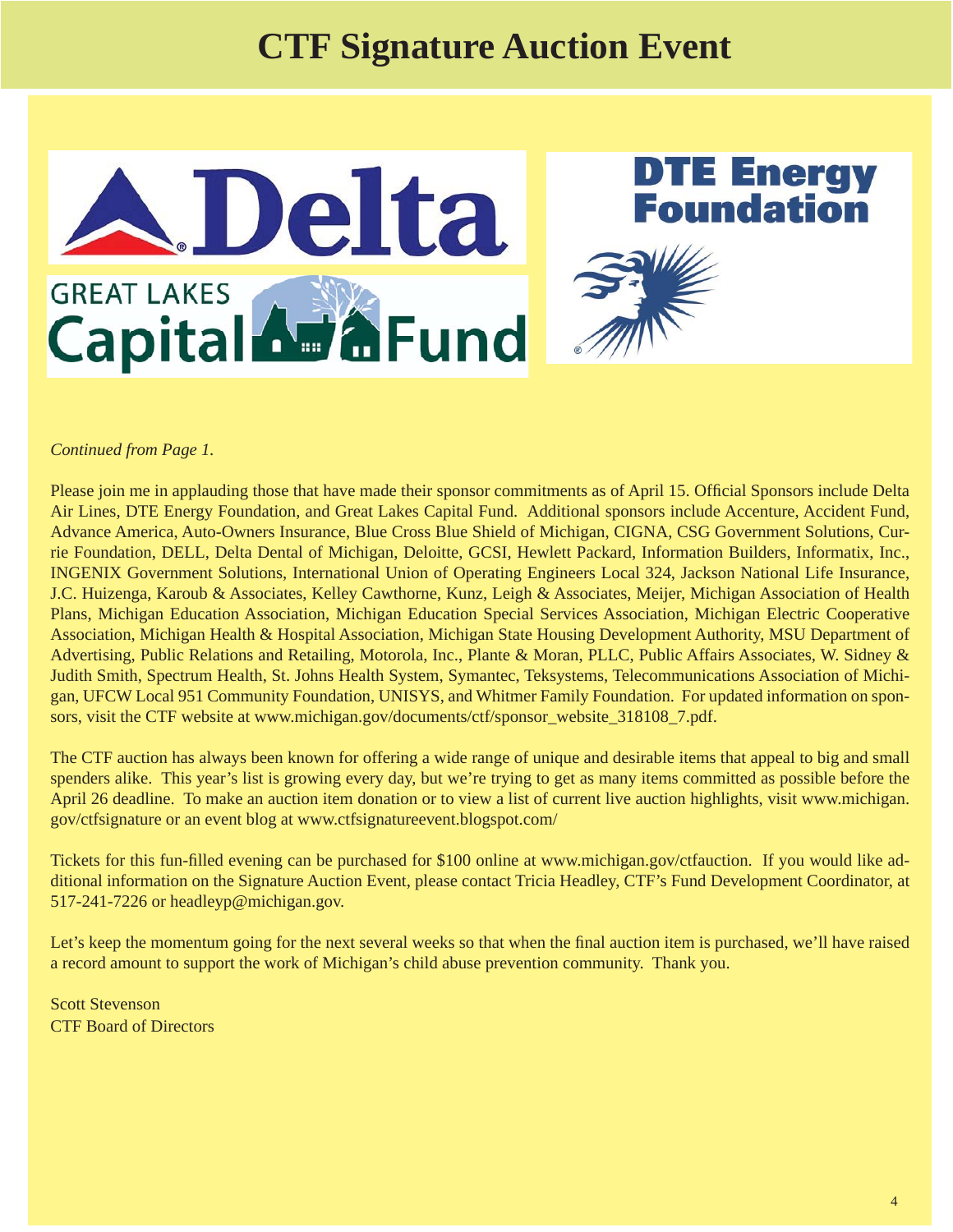#### ERISH THE CHILDREN



Wednesday, May 12, 2010 . Lansing Center

**Children's Trust Fund** rotecting Michigan's Children

In support of the Michigan Children's Trust Fund

## **Ways You Can Support the Children's Trust Fund Signature Auction Event**

| My Company or I would like to become a<br>sponsor:                                           | Ideas for possible auction item donations:                                                                                                       |
|----------------------------------------------------------------------------------------------|--------------------------------------------------------------------------------------------------------------------------------------------------|
| Official Sponsor (\$25,000)<br><b>Sixteen (16) Complimentary Tickets</b>                     | ❖ Get holiday gifts you can't use – donate them!<br>❖ Have collectables (sports memorabilia, art, etc.) -<br>and want to downsize – donate them! |
| Signature Sponsor (\$20,000)<br>Sixteen (16) Complimentary Tickets                           | ❖ Have season tickets and unable to attend a<br>game/concert, etc. - donate them!<br>❖ Get the family/staff involved: Create a theme basket!     |
| Marquee Sponsor (\$10,000)<br><b>Eight (8) Complimentary Tickets</b>                         | My Company or I would like to become a donor:                                                                                                    |
| Headline Sponsor (\$5,000)<br><b>Eight (8) Complimentary Tickets</b>                         | I would like to donate an item for the auction                                                                                                   |
| Title Sponsor (\$2,500)<br>Six (6) Complimentary Tickets                                     |                                                                                                                                                  |
| Spotlight Sponsor (\$1,500)<br><b>Five (5) Complimentary Tickets</b>                         |                                                                                                                                                  |
| <b>Banner Sponsor (\$1,000)</b><br>Four (4) Complimentary Tickets                            | Retail Value _____________ Tax Exempt #38-6000134                                                                                                |
| <b>Autograph Sponsor (\$500)</b><br>Two (2) Complimentary Tickets                            | Yes, I/We would like to attend the event:                                                                                                        |
|                                                                                              | $\Box$ Please send ______ tickets at \$100 each                                                                                                  |
| For more information on sponsor opportunities<br>please go to: www.michigan.gov/ctfsignature | $\Box$ Sorry, I/We cannot attend but would like to make<br>a tax-deductible donation in the amount of \$                                         |
| you wish to be listed as "anonymous".                                                        | Note: All contributors will be listed in the auction catalog and the biennial report. Please check this box if                                   |

| $\Box$ Check enclosed (payable to CTF) $\Box$ Bill Me | $\Box$ Charge my credit card: |  |
|-------------------------------------------------------|-------------------------------|--|
|                                                       |                               |  |
|                                                       |                               |  |

Mail completed form to: Children's Trust Fund, P.O. Box 30037, Lansing, MI 48909 or fax to: (517) 241-7038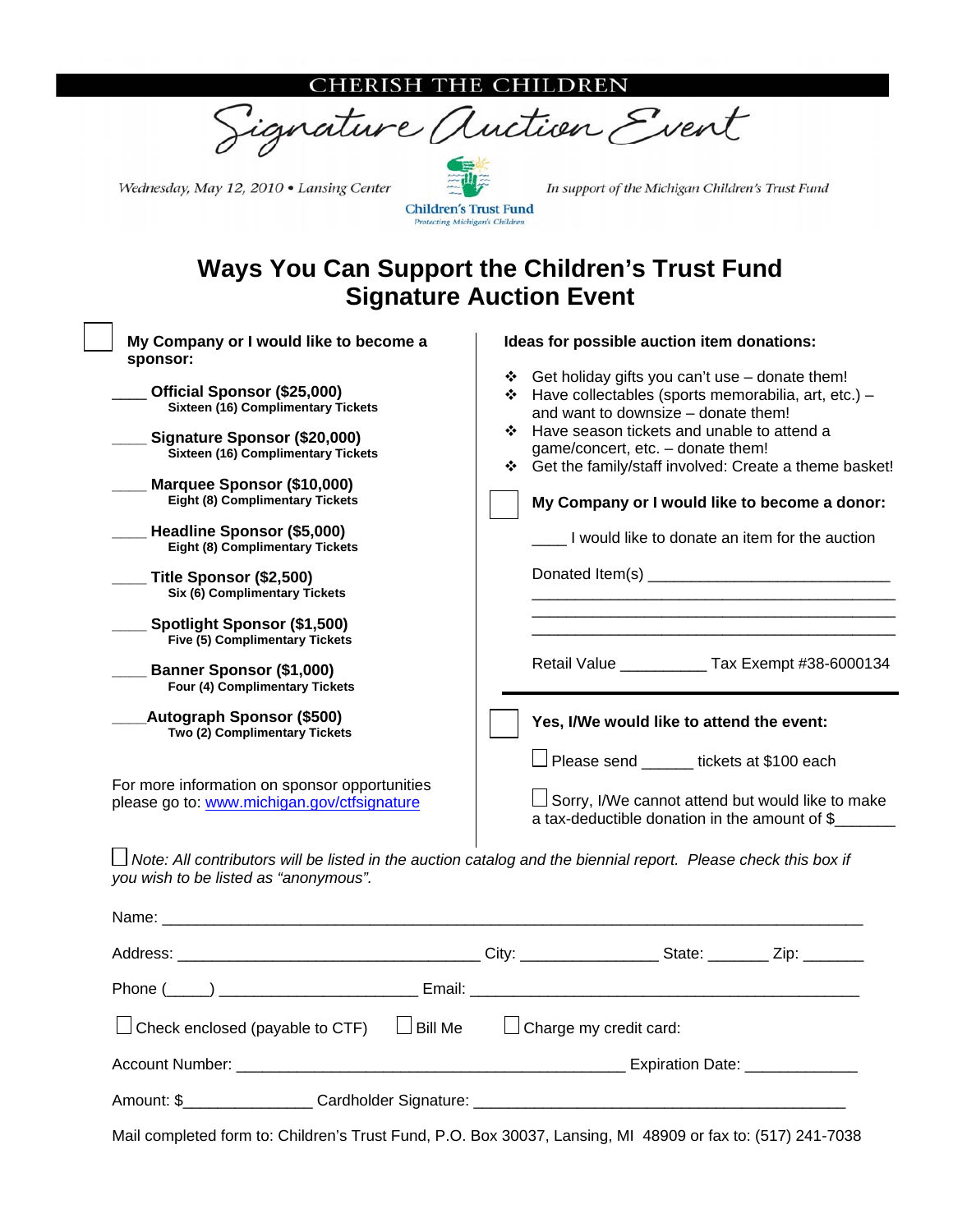## **Direct Service Grants**

#### **Send in Your Program's Success Stories**

Ongoing efforts are still in process to obtain direct service success stories from your program participants, to be showcased on tent cards for the upcoming May 12th Signature Event. Sponsors and legislators are interested in knowing how the direct service dollars are being used, and testimonies from program participants show that these funds are making a difference. Check your March 8th

Sylvia Brown Jones *Circle of Parents/ Direct Services Coordinator*

email, titled "Table Tents with Direct Services Information for Signature Event," for instructions on how to send in your success stories.

#### **Direct Service Work Group**

The April 1st direct service work group covered a number of topics, including the "Allowable Costs" trainings conducted by Bill Addison. Mike Foley noted that CTF will be working with direct service grantees to enhance contract compliance. Sarah Davis provided an update on the parent leadership initiative. Namely, in March four direct service grantees reviewed the *Parents Partnering for Change* training curriculum and competencies with CTF staff and will be involved in continued development of the initiative. The training will likely occur in late July or early August. Sarah also provided a peer review presentation and reviewed the CBCAP Peer Review Tool. Discussion followed about ways to incorporate peer review into the formal direct service grant structure. More discussion will occur this summer.

The next DS workgroup teleconference is scheduled for June 1 from 1:00 p.m. – 2:30 p.m. A reminder will go out in mid-May.

## **Circle of Parents www.circleofparents.org**



Greetings to Michigan's Circle of Parents® network, and ongoing THANKS for a job well done! Our goal is to continue to build statewide capacity. Collaborative partners are always welcome.

#### **CTF Student Assistant Named To National Parent Leadership Position**

Congratulations to Derrick Hartwell for being accepted as the Michigan Parent as Leader (PAL) representative! PAL is the parent leadership team of Circle of Parents®. Derrick is a

single parent who has been a strong voice for CTF on fatherhood issues. His passion was evident to the Circle of Parents® network which led to this appointment. Michigan will be well served with Derrick's involvement.

PAL was created to ensure that parent voices are present in planning and implementation of services to parents and children. Team members consist of parents who have been involved in leadership positions and activities on state and regional levels and are interested in taking on leadership roles on the national level. PAL's goals are 1) to have one representative from each state or region served by the Circle of Parents® member organization and 2) to represent the socioeconomic, cultural, and geographic diversity of parent support group members nationwide.

#### **Circle of Parents**® **Training**

A two-day Circle of Parents® Facilitator and Parent Leadership training will be offered at the Cheboygan Youth Center and Child Advocacy Council on April 20-21, 2010. Details are available at http://www.michigan.gov/documents/ctf/COP\_train[ing\\_brochure\\_Apr\\_20-21\\_2010\\_318045\\_7.pdf, with 20 slots available \(10 still open\). Training is free and breakfast and lunch](www.michigan.gov/documents/ctf/COP_training_brochure_Apr_20-21_2010_318045_7.pdf)  will be provided. Attendees must provide their own lodging.

#### **Expanding Circle of Parents**® **in Michigan – New Opportunities on the Horizon**

CTF is working with Military & Family Life Consultants and the Michigan Council on Crime and Delinquency representatives in efforts to expand the reach of Circle of Parents® in Michigan. Through our collaborative efforts we will be exploring ways to establish Circle of Parents® groups for military families as well as ways to assist prisoners as they re-enter society. These are exciting opportunities and we look forward to our continued efforts with these organizations in this important work.  $\qquad \qquad 6$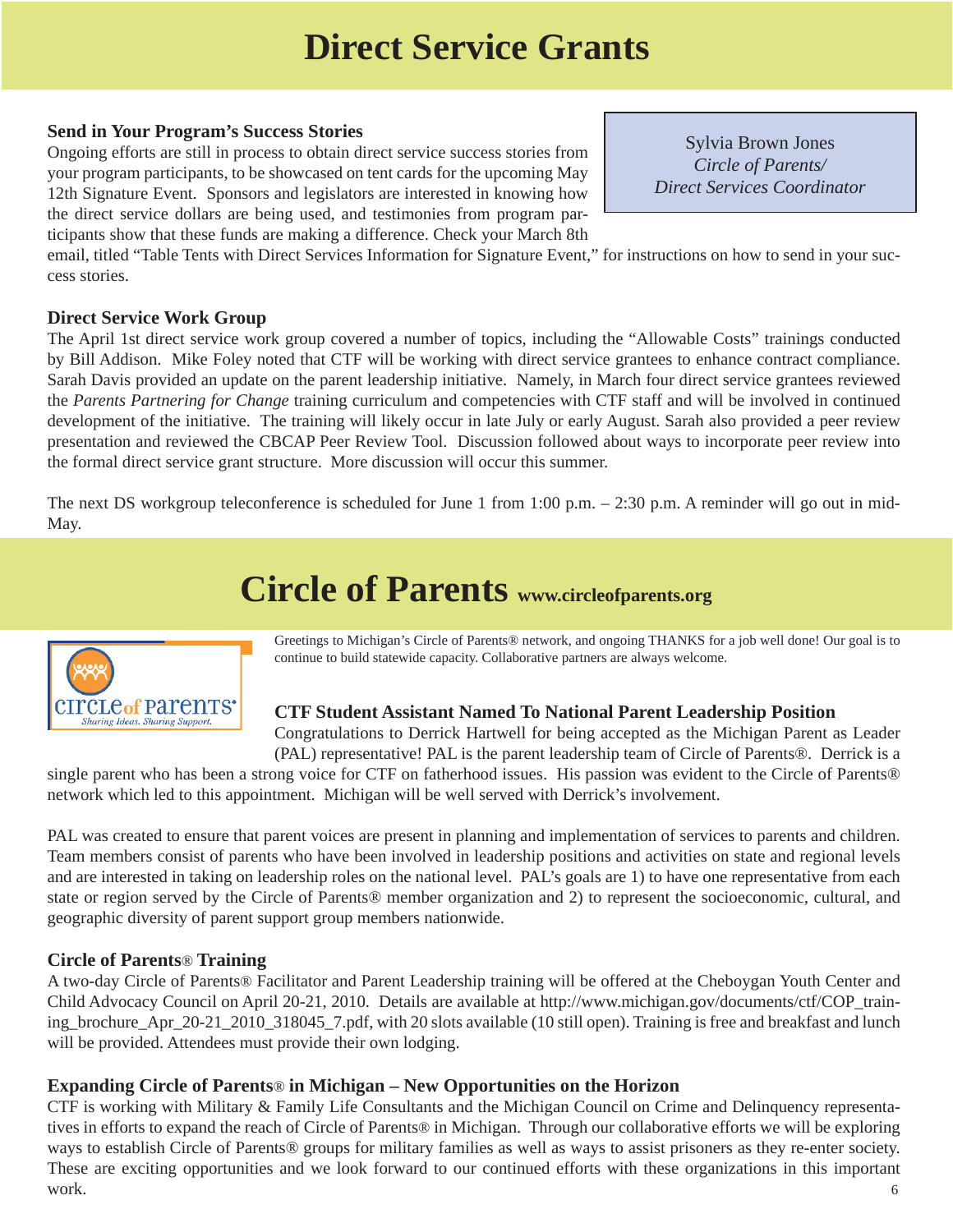Alan Stokes

#### **FRIENDS**

The FRIENDS Parent Advisory Council produces The Parents & Practitioners Newsletter. This resource shares best practices for improving parent leadership within existing or innovative programs through the collaboration of local and national resources. Past is[sues may be downloaded at www.friendsnrc.org/abou](www.friendsnrc.org/aboutus/pacnl.htm)tus/pacnl.htm.

#### **National Child Abuse and Neglect Data System Report Released**

Child Abuse Prevention Month in April is the time that the latest child maltreatment statistics are released from the federal government. This year's information is from 2008 and can be downloaded at www.acf.hhs.gov/programs/cb/pubs/cm08/. The Child Welfare League reports in the Children's Monitor that "Case-level data from 49 states, the District of Columbia, and Puerto Rico reveal that out of an estimated 3.3 million referrals to child protective services, approximately two-thirds (2.06 million) were investigated. From those investigations, roughly 772,000 children were found to be victims of child abuse and neglect. This is down slightly from 794,000 last year, with the corresponding rate per 1,000 children in the overall population decreasing by only a small fraction from 10.6 in 2007 to 10.3 in 2008."

#### **Social Impact Advisors**

The FSG Social Impact Advisors (with support from The William and Flora Hewlett Foundation) has published Breakthroughs in Shared Measurement and Social Impact. The Social Impact Advisors website states that this report includes "20 examples of social enterprises that have developed innovative and coordinated web-based approaches to reporting performance, outcome and impact measurements over multiple so[cial enterprises and stakeholders." The reports may be](www.preventchildabuse.org/publications/downloads/bullying.pdf)  [downloaded at http://www.fsg-impact.org/ideas/item/](http://www.fsg-impact.org/ideas/item/breakthroughs_in_measurement.html) breakthroughs\_in\_measurement.html.

#### *Research Analyst* **Child Welfare Information Gateway**

The Strengthening Families and Communities: 2010 Resource Guide focuses on strategies to strengthen families by promoting key protective factors that help prevent child abuse and neglect. The free guide is produced annually by the U.S. Department of Health and Human Services' Children's Bureau, Office on Child Abuse and Neglect, Child Welfare Information Gateway, and the FRIENDS National Resource Center for Community-Based Child Abuse Prevention. The guide can be downloaded at www.childwelfare.gov/pubs/res\_ guide\_2010. A limited supply of guides is also available at the Children's Trust Fund office. Please contact Derrick Hartwell at 517-373-4230 or HartwellD@ michigan.gov. For multiple copies please contact the Child Welfare Information Gateway at 1-800-394-3366 or info@childwelfare.gov.

#### **Prevent Child Abuse America Bullying**

National attention has recently focused on the tragic effects of bullying. Prevent Child Abuse America has an excellent resource on general prevention tips, tips for parents of bullies, and tips for victims and witnesses. This information is available online at www. preventchildabuse.org/publications/downloads/bullying.pdf.

#### **Children's Bureau**

The recently updated Children's Bureau Training & Technical Assistance Network Directory is available at http://www.acf.hhs.gov/programs/cb/tta/index.htm. The Children's Bureau website reports that "the purpose of the T&TA Network is to build the capacity of State, local, Tribal, and other publicly administered or publicly supported child welfare agencies and family and juvenile courts through the provision of training, technical assistance, research, and consultation on the full array of Federal requirements administered by the Children's Bureau.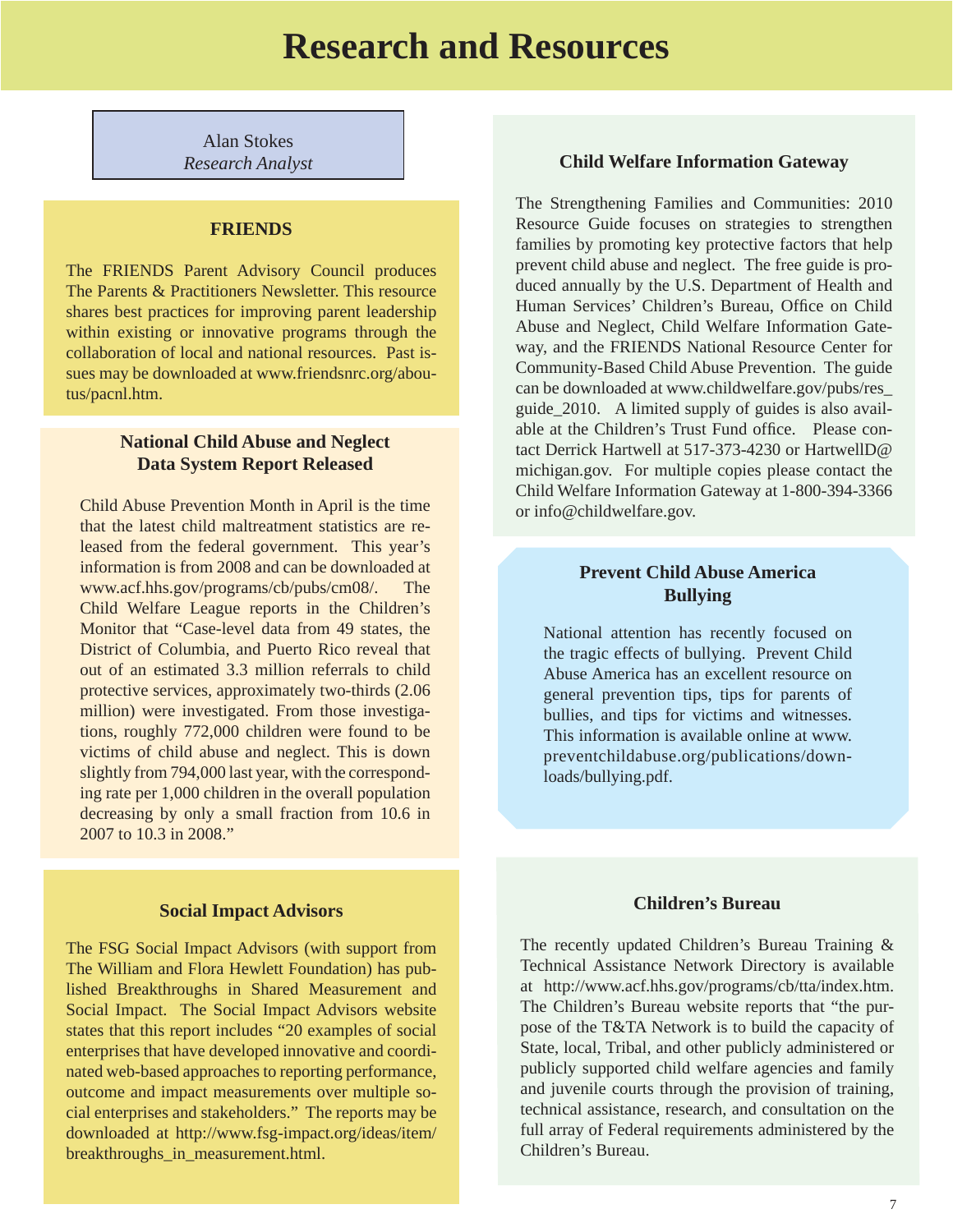# **MICHIGAN ST**

#### News on the Ethical Treatment of Children from MSU-APRR Children's Central www.childrenscentral.msu.edu



#### **MSU Children's Central gets NIH grant to extend Professor Mira Lee's Advergame studies**

Is food really just fun and games online? Food marketers think so, but parents, researchers and policymakers are not so sure. A Children's Central research team from the Department of Advertising, Public Relations and Retailing at Michigan State University has been awarded a \$418,000 grant by the National Institutes of Health to examine how these tactics influence children's consumption choices. Led by Dr. Nora Rifon, Director of Children's Central, the team includes Drs. Mira Lee, Hye-Jin Paek, Elizabeth Taylor Quilliam, Children's Central Associate Director, and Richard T. Cole, Department Chair. ITEC (Information Technology Empowerment Center), TechSmith Corporation, and the Michigan Children's Trust Fund are community partners for this project.

#### **Ninety students sign up for 2010 CTF internship program**

MSU has begun its search for advertising and public relations students to intern over the summer with Children's Trust Fund grantees. In less than two weeks, over 90 undergraduate students have signed up to participate in this year's internship opportunity. Last summer's inaugural CTF internship program produced more than 20 interns who contributed nearly \$50,000 in volunteer labor to CTF affiliates around the state and to related nonprofit organizations. "While we may lose a few students to other opportunities, we are confident that we will have another successful summer," said CTF volunteer coordinator, MSU graduate student Nicole Marble. CTF grantees can request summer interns by sending a brief internship description to Nicole Marble by e-mail at searchni@msu.edu or fax (517) 432-2589.

#### **Dean Whitten scores a \$500,000 scholarship program for APRR students studying nonprofit PR and advertising**

College Dean Pam Whitten has secured a financial commitment that will be big news in the state's nonprofit community. The \$500,000 endowment—funded by a gift from an MSU advertising alumni—is expected to produce \$25,000 each year for scholarships to advertising and PR students interested in the nonprofit sector, and to fund nonprofit internships. The donor, and more details on the program, will be announced in a subsequent newsletter. "Hopefully, many of these internships will be available in the future to help us to encourage more students to consider careers in child abuse prevention, child advocacy, and other vital nonprofit jobs," said APRR professor and chairperson, Richard Cole.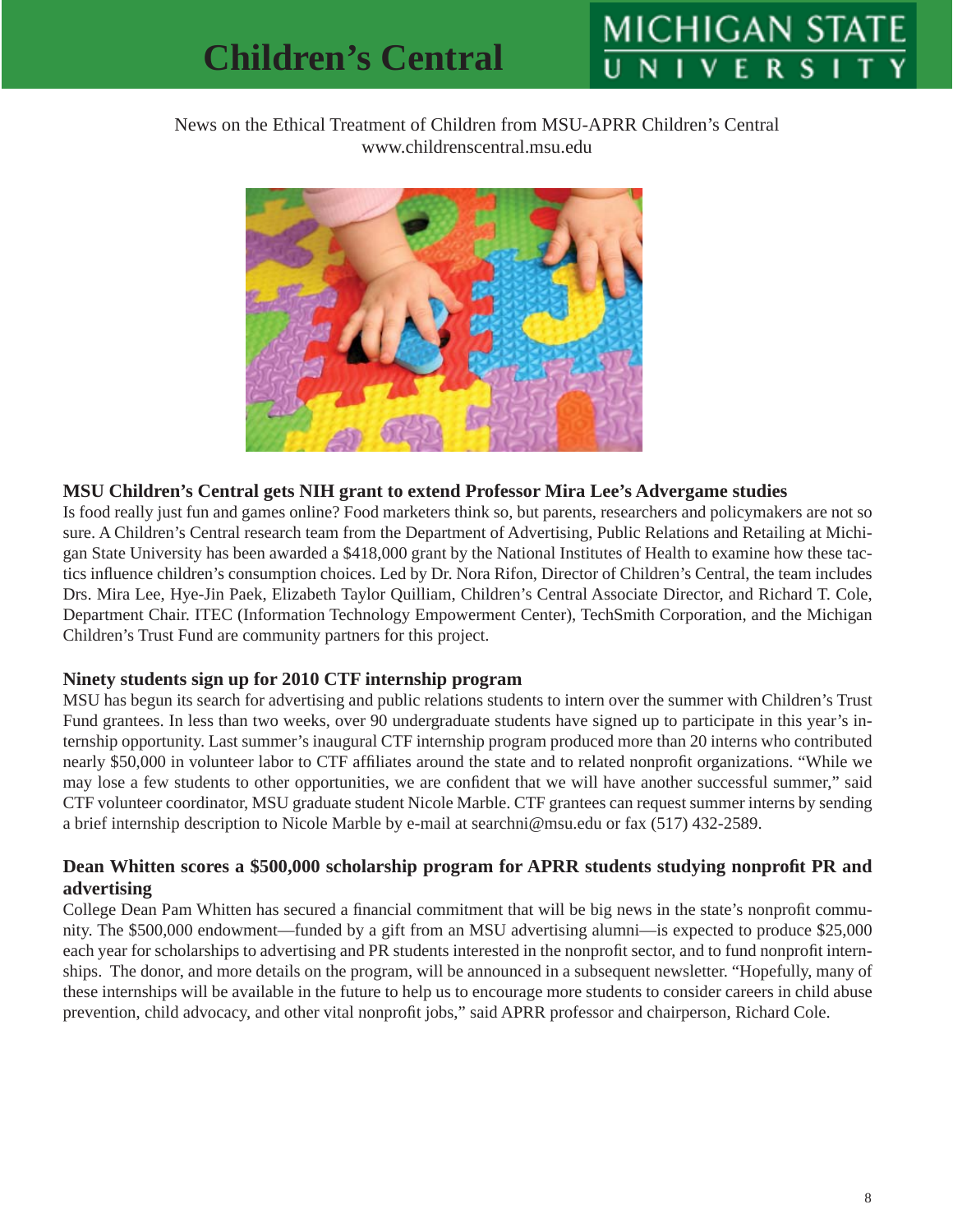## **Key Dates/Events**



**April 17:** A parenting conference will be held on Saturday, April 17, at Clinton County RESA, 1013 South U.S. 27, Suite A, St. Johns, MI 48879. The cost is \$15.00/person or \$25.00/parenting couple. More in[formation is available online at http://www.michigan.](www.michigan.gov/documents/ctf/L3_Registration_form_2010.REVISED1_313701_7.pdf) gov/documents/ctf/L3\_Registration\_form\_2010.RE-VISED1\_313701\_7.pdf.

**April 17:** Kappa Delta Sorority is sponsoring a 5K run on Michigan State University's campus on Saturday, April 17, at 10:00 a.m. to help prevent child abuse.

**April 17:** The Child Abuse Council of Muskegon County will hold its Roadblock for Child Abuse on Saturday, April 17, from 8:00 a.m. – 12:00 p.m. For more information or to help, please contact Ellen Berends at eberends@childabusecouncil.org.

**April 17:** The Child Abuse Council of Charlevoix and Emmet Counties is participating in a local Children's Health Fair at the Petoskey Middle School.

**April 20:** The Mackinac County Child Protection Roundtable will host Bowling for a Cause—Strike Out Child Abuse and Neglect on Tuesday, April 20, from 5:00 p.m. – 7:00 p.m. at Gateway Lanes Bowling Alley. Contact the council at (906) 643-7307 for more information.

**April 20-21:** The Children's Trust Fund is sponsoring a Circle of Parents® Training on April 20-21, 2010. See page 5 for more information.

**April 22-23:** The Charlevoix-Emmet Child Abuse Council will hold an Opportunity Conference on April 22-23 at Boyne Mountain Civic Center in Boyne Falls. Dr. Donna Beegle is the keynote speaker. For more information view the conference flyer at http://www. [michigan.gov/documents/ctf/Char-EM\\_Child\\_Abuse\\_](www.michigan.gov/documents/ctf/Char-EM_Child_Abuse_Council_Conference_315180_7.pdf) Council\_Conference\_315180\_7.pdf.

**April 22-23:** The Detroit Fathers & Families Coalition will host its first annual conference on April 22-23, 2010. The conference will take place at the Samaritan Center, 5555 Conner Street, Detroit, MI 48213. Register online at [http://events.constantcontact.com/register/event?oeidk=a07](http://events.constantcontact.com/register/event?oeidk=a07e2pb8s8i94632ef6&oseq=a013ag4mukv2s) e2pb8s8i94632ef6&oseq=a013ag4mukv2s or contact Robin Wright King at (248) 797-5080 for more information.

**April 27:** The Children's Trust Fund will hold a press conference for the 8th Annual Signature Auction Event at 11:30 a.m. at the State Capitol.

**April 28:** The Arenac County Council will hold a "Bridges Out of Poverty" training with Sarah Kile on April 28 from 8:00 a.m. to 4:00 p.m. Contact Alison Fegan at (989) 846-6541 ext. 8112 for more information. Registration [information is also available at http://www.michigan.](http://www.michigan.gov/documents/ctf/Bridges_out_of_Poverty_flier_2010_314092_7.pdf) gov/documents/ctf/Bridges\_out\_of\_Poverty\_fl ier\_2010\_ 314092\_7.pdf.



**May 5:** The best practices work group will meet on May 5 at 3:00 p.m. Please contact Sarah Davis for details.

May 6: The next local council workgroup will take place on May 6 at 10:00 a.m. The call-in number is 877-336-1828, access code 8088351.

May 12: The Children's Trust Fund will hold its 8th Annual Signature Auction Event on May 12, 2010, at 5:00 p.m. at the Lansing Center. For more information visit http://www.michi[gan.gov/ctfsignature or call Patricia Headley at 517-373-4320.](www.michigan.gov/ctfsignature) 

May 18: The final meeting of this year's CAP Month Sub-Workgroup is scheduled for May 18, 2010 at 2:00 p.m. The call-in number is 877-336-1828, access code 8088351.

**May 18:** Carehouse will hold its Journey of Hope fundraising breakfast from 8:00 a.m. – 9:00 a.m. at the Radisson Hotel, 39475 Woodward Avenue, Bloomfield Hills, MI 48304.

*Please submit events for May or June to Alan Stokes by May 5, 2010.*